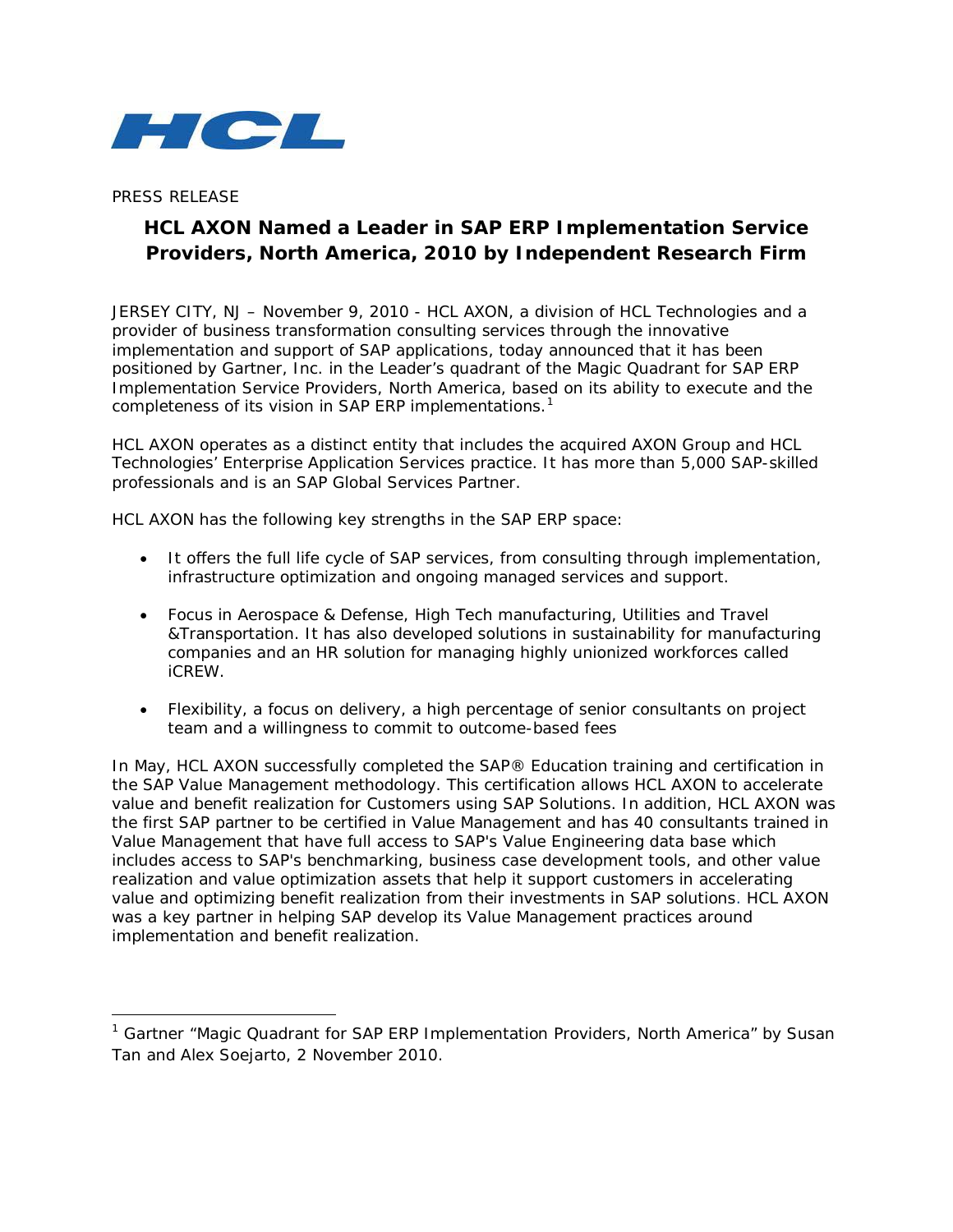## **About the Magic Quadrant**

The Gartner Magic Quadrant is copyrighted 2010 by Gartner, Inc., and is reused with permission. The Magic Quadrant is a graphical representation of a marketplace at and for a specific time period. It depicts Gartner's analysis of how certain vendors measure against criteria for that marketplace, as defined by Gartner. Gartner does not endorse any vendor, product or service depicted in the Magic Quadrant, and does not advise technology users to select only those vendors placed in the "Leaders" quadrant. The Magic Quadrant is intended solely as a research tool, and is not meant to be a specific guide to action. Gartner disclaims all warranties, express or implied, with respect to this research, including any warranties of merchantability or fitness for a particular purpose.

## **About HCL Technologies**

HCL Technologies is a leading global IT services company, working with clients in the areas that impact and redefine the core of their businesses. Since its inception into the global landscape after its IPO in 1999, HCL focuses on 'transformational outsourcing', underlined by innovation and value creation, and offers integrated portfolio of services including software-led IT solutions, remote infrastructure management, engineering and R&D services and BPO. HCL leverages its extensive global offshore infrastructure and network of offices in 26 countries to provide holistic, multi-service delivery in key industry verticals including Financial Services, Manufacturing, Consumer Services, Public Services and Healthcare. HCL takes pride in its philosophy of 'Employee First' which empowers our 70,218 transformers to create a real value for the customers. HCL Technologies, along with its subsidiaries, had consolidated revenues of US\$ 2.7 billion (Rs. 12,565 crores), for the year ended on 30th June 2010. For more information, please visit [www.hcltech.com.](https://hcltmail-chn.hcl.in/OWA/redir.aspx?C=c02daa5797ea4e648532a737d24e8453&URL=http%3a%2f%2fwww.hcltech.com)

## **About HCL Enterprise**

HCL is a \$5 billion leading global Technology and IT Enterprise that comprises two companies listed in India – HCL Technologies & HCL Infosystems. Founded in 1976, HCL is one of India's original IT garage start-ups, a pioneer of modern computing, and a global transformational enterprise today. Its range of offerings spans Product Engineering, Custom & Package Applications, BPO, IT Infrastructure Services, IT Hardware, Systems Integration, and distribution of ICT products across a wide range of focused industry verticals. The HCL team comprises over 64,000 professionals of diverse nationalities, who operate from 26 countries including over 500 points of presence in India. HCL has global partnerships with several leading Fortune 1000 firms, including leading IT and Technology firms. For more information, please visit [www.hcl.in.](https://hcltmail-chn.hcl.in/OWA/redir.aspx?C=c02daa5797ea4e648532a737d24e8453&URL=http%3a%2f%2fwww.hcl.in)

### **About HCL AXON**

HCL AXON, a division of HCL Technologies, is a leading global business transformation service firm delivering ERP solutions and services for large organizations across the world. HCL AXON has delivered numerous industry firsts in the SAP market, implementing the first Business Warehouse, Strategic Enterprise Management and eBusiness solutions. HCL AXON has offices across North America, Africa, Asia Pacific and Europe, and delivers solutions in more than 20 countries across the globe. For more information, please visit [www.hcl-axon.com.](http://www.hcl-axon.com/)

### **Forward-looking Statements**

Certain statements in this release are forward-looking statements, which involve a number of risks, uncertainties, assumptions and other factors that could cause actual results to differ materially from those in such forward-looking statements. All statements, other than statements of historical fact are statements that could be deemed forward looking statements, including but not limited to the statements containing the words 'planned', 'expects', 'believes', 'strategy', 'opportunity', 'anticipates', 'hopes' or other similar words. The risks and uncertainties relating to these statements include, but are not limited to, risks and uncertainties regarding impact of pending regulatory proceedings, fluctuations in earnings, our ability to manage growth, intense competition in IT services, Business Process Outsourcing and consulting services including those factors which may affect our cost advantage, wage increases in India, customer acceptances of our services, products and fee structures, our ability to attract and retain highly skilled professionals, our ability to integrate acquired assets in a cost effective and timely manner, time and cost overruns on fixed-price, fixed-time frame contracts, client concentration, restrictions on immigration, our ability to manage our international operations, reduced demand for technology in our key focus areas, disruptions in telecommunication networks, our ability to successfully complete and integrate potential acquisitions, the success of our